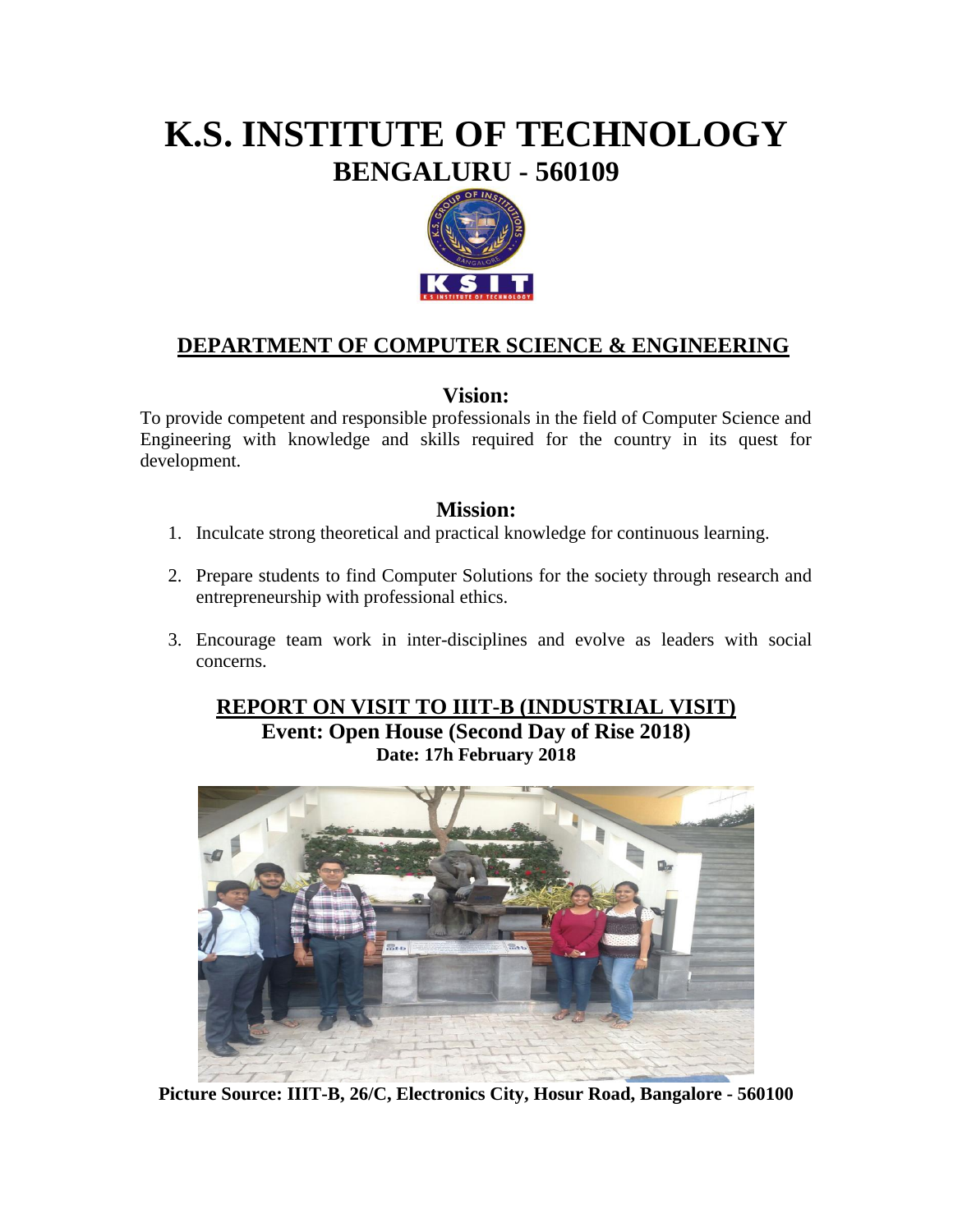#### **OPEN HOUSE EVENT:**

This event is intended to provide an opportunity to individuals, such as the undergraduate students from colleges and Institutions and corporate employees to visit the campus and interact with the faculties and research scholars of the premium institute. During the day faculty members presented their areas of research. Poster sessions were organized by research scholars to showcase their area of research. The session gave an opportunity for the visiting scholars and students to have exposure to high-quality research.

|                             | <b>Common Venue at R-103</b><br>10:00-10:10 Introduction (Prof Sadagopan)<br>10:10-10:30 EHRC<br>10:30-10:50 CITAPP<br>10:50-11:15 Keynote Address (Prof Uday Desai, Director, IIT Hyderabad) |                                                    |                                                                       |                             |                          |                                                                                      |                               |  |
|-----------------------------|-----------------------------------------------------------------------------------------------------------------------------------------------------------------------------------------------|----------------------------------------------------|-----------------------------------------------------------------------|-----------------------------|--------------------------|--------------------------------------------------------------------------------------|-------------------------------|--|
| <b>Start</b><br><b>Time</b> | <b>Duration</b><br>(Min)                                                                                                                                                                      | End<br><b>Time</b>                                 | 11:15-11:30 Break<br>Lab Centric (R-103)                              | <b>Start</b><br><b>Time</b> | <b>Duration</b><br>(Min) | End<br><b>Time</b>                                                                   | <b>Domain Centric (R-102)</b> |  |
| 11:30                       | 20                                                                                                                                                                                            | 11:50                                              | <b>WSL</b>                                                            | 11:30                       | 30                       | 12:00                                                                                | <b>Physics</b>                |  |
| 11:50                       | 20                                                                                                                                                                                            | 12:10                                              | <b>NCL</b>                                                            | 12:00                       | 20                       | 12:20                                                                                | <b>Mathematics</b>            |  |
| 12:10                       | 20                                                                                                                                                                                            | 12:30                                              | <b>SEL</b>                                                            | 12:20                       | 20                       | 12:40                                                                                | <b>Data Science</b>           |  |
|                             |                                                                                                                                                                                               |                                                    | 12:30-13:30 Lunch (Start at Fine Dine, for faculty only, at 12:00 pm) |                             |                          |                                                                                      |                               |  |
| 13:30                       | 20                                                                                                                                                                                            | 13:50                                              | <b>GVCL</b>                                                           | 13:30                       | 20                       | 13:50                                                                                | <b>IT &amp; Society</b>       |  |
| 13:50                       | 20                                                                                                                                                                                            | 14:10                                              | <b>SARL and HiDES Lab</b>                                             | 13:50                       | 20                       | 14:10                                                                                | <b>Computer Science</b>       |  |
| 14:10                       | 20                                                                                                                                                                                            | 14:30                                              | <b>MPL</b>                                                            | 14:10                       | 20                       | 14:30                                                                                | <b>ESD</b>                    |  |
| 14:30                       | 20                                                                                                                                                                                            | 14:50                                              | <b>CCSER</b>                                                          |                             |                          |                                                                                      |                               |  |
|                             |                                                                                                                                                                                               |                                                    | 14:50-16:30 Students' Exhibits (First Floor of R-Block)               |                             |                          |                                                                                      |                               |  |
| <b>GVCL</b>                 |                                                                                                                                                                                               | <b>Graphics-Visualization-Computing-Lab</b>        |                                                                       |                             | <b>HIDES</b>             | <b>High-Density Electronic Systems Lab</b>                                           |                               |  |
| <b>EHRC</b>                 |                                                                                                                                                                                               | <b>E-Health Research Centre</b>                    |                                                                       |                             | <b>CITAPP</b>            | <b>Surgical and Assistive Robotics Lab</b><br><b>Centre for IT and Public Policy</b> |                               |  |
| <b>SEL</b>                  |                                                                                                                                                                                               | <b>Software Engineering Lab</b><br>Web Science Lab |                                                                       |                             |                          | <b>Networking and Communication Lab</b>                                              |                               |  |
| <b>WSL</b><br><b>MPL</b>    |                                                                                                                                                                                               | <b>Multimodal Perception Lab</b>                   |                                                                       |                             | <b>CCSER</b>             | Centre for Cyber Security Education and Research                                     |                               |  |

#### **THE EVENT BREAK-UP:**

**Picture Source: IIIT-Bengaluru (Schedule of Open House)**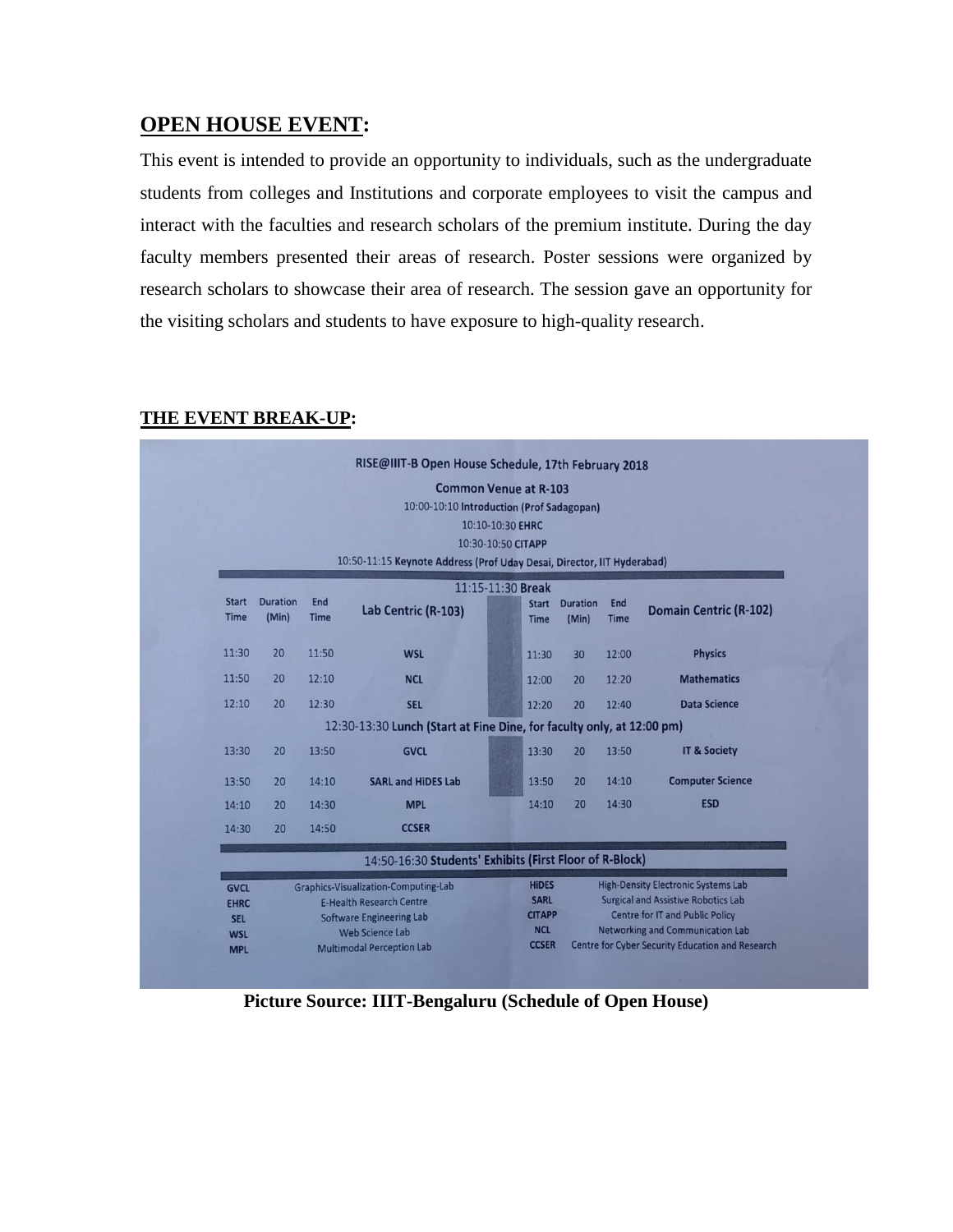#### **The Sessions attended:**

The above session breakout gave participants a choice to choose based on domain centric.

- The session began with Prof. Sadagopan, the Director (President) of IIIT-B introducing about the event.
- Followed by Prof. T.K. Srikanth of EHRC (Equality and Human Rights Commission) showcased about the 3 books related to the domain.
- A professor from CITAPP (Centre for Information Technology and Public Policy) showcased on the importance of public policies while developing a product.
- This was followed by keynote speaker address Dr. U.B. Desai, Director of IIT Hyderabad [\(director@iiith.ac.in\)](mailto:director@iiith.ac.in). The highlights of his speech
	- **i.** Explained about how failure in research can make you learn to achieve success. Learn from the failures so as to achieve success.
	- **ii.** Some of the interesting examples where path-breaking research were carried out. One of them were on Electromagnetic Chip used for Electro harvesting so as to make devices charge with the electricity.
	- iii. In research there are 3 things researchers can do
		- a) One is to write thesis your research structure, which is the easiest part.
		- b) Antithesis Challenging to the thesis, disproving the theory.
		- c) Synthesis Resolution of contradiction between thesis and antithesis.
	- iv. In innovation there are different collaborators they are:

Academic Institutions (main focus in innovations) along with Industry, Angels, Research Parks, Incubators (Entrepreneur)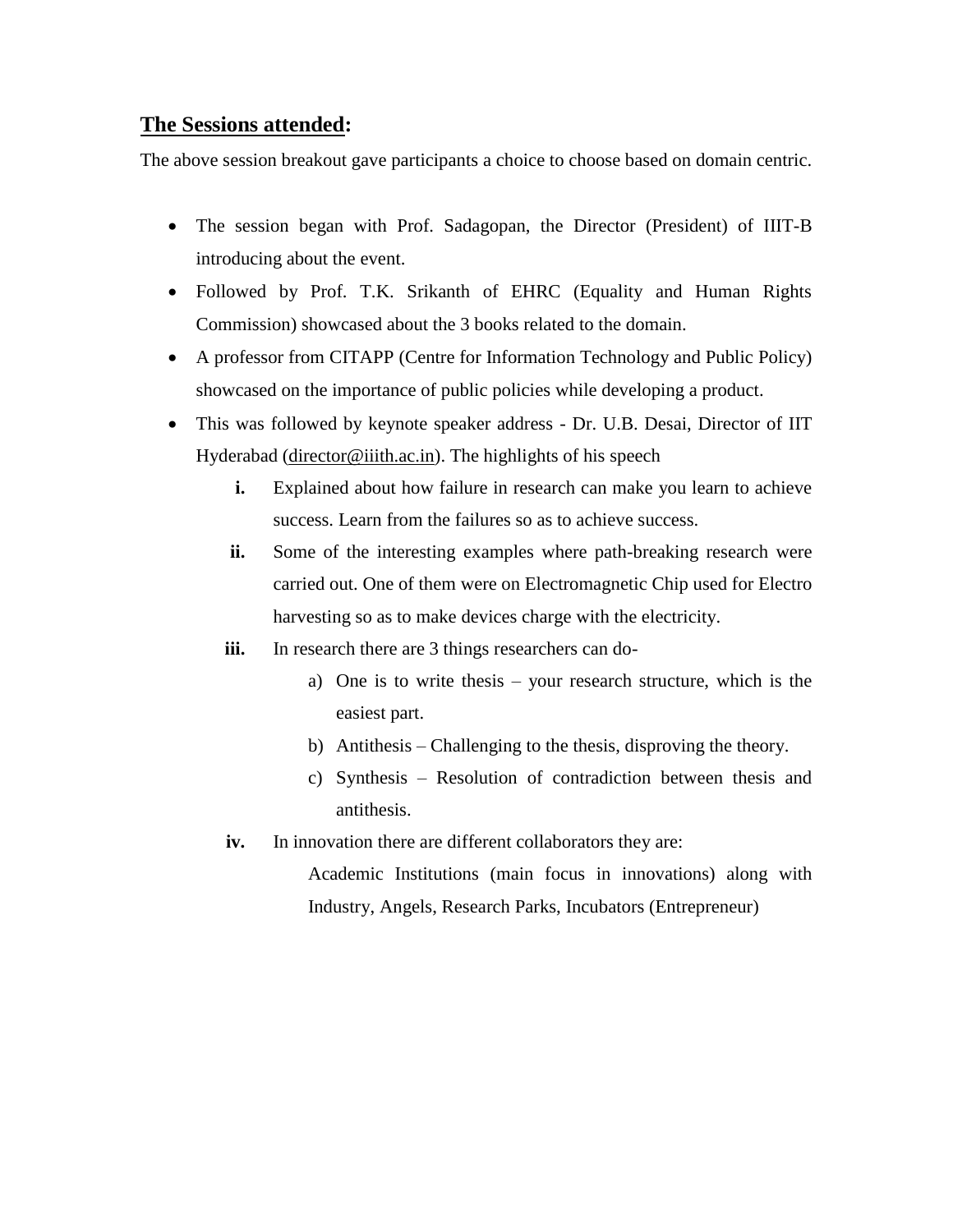

**Picture Description: Class Room – where the keynote speaker addressed**

- The session was then concluded with tea break.
- Post tea we had chosen domain centric sessions.
	- **i.** Web Science Lab by Prof. Srikanth [\(http://wsl.iiitb.ac.in/\)](http://wsl.iiitb.ac.in/) Explained about Online Social Cognition, Web and Governance, Education and Digital Empowerment.
	- **ii.** Network and Communication Lab by Prof. Debabrata Das, Prof Jyotsna Bapat and Prof. Trica [\(http://www.iiitb.ac.in/ncl\)](http://www.iiitb.ac.in/ncl) – Presented on COPAS, Future Works in NCL Labs.
	- **iii.** Software Engineering Lab by Prof. Sujit Kumar Chakrabarti and Prof. Meenakshi D'Souza (contact details: [meenakshi@iiitb.ac.in](mailto:meenakshi@iiitb.ac.in) ) – Presented on the research carried out in SE Labs – Embedded Control Software, V-Model, Robotics, Symbolic Testing of IEC, Formal Verification of IoT Protocols, System level test cases, Selfadaptive avionics software.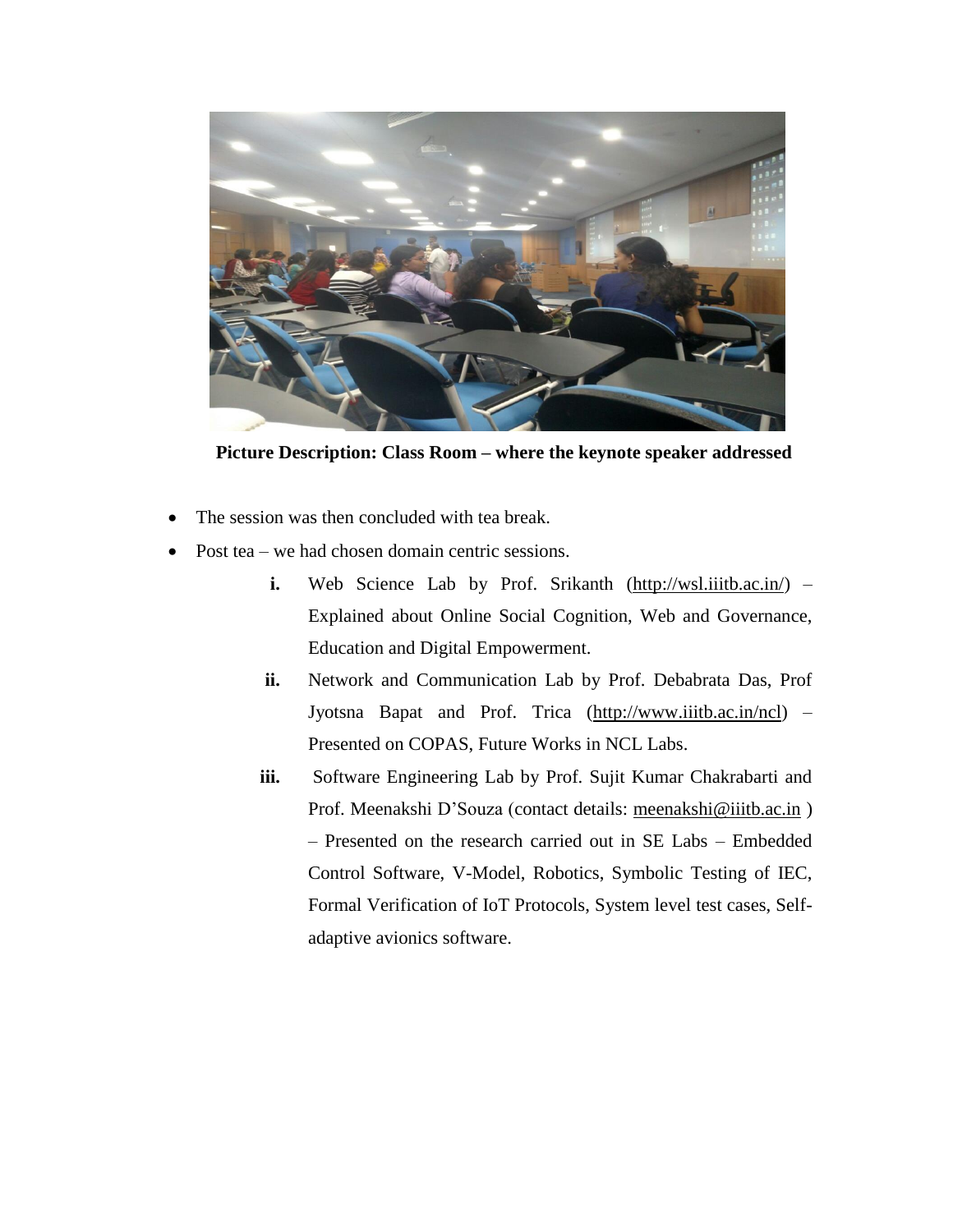

**Picture Description: Prof. Meenakshi D'Souza presenting on Software Engineering Labs)**

- Session was followed by lunch
- Post lunch we attended sessions on IT & Society, Computer Science by Prof. Amit Prakash
- Lastly there were poster exhibition on the research carried by scholars/ students in their domain.

### **OUTCOME**

The outcome the Open House event, is that through demonstration the researchers showed us how to handle the research problems and tackle the high-quality research projects. Also the future areas of research work were being discussed.